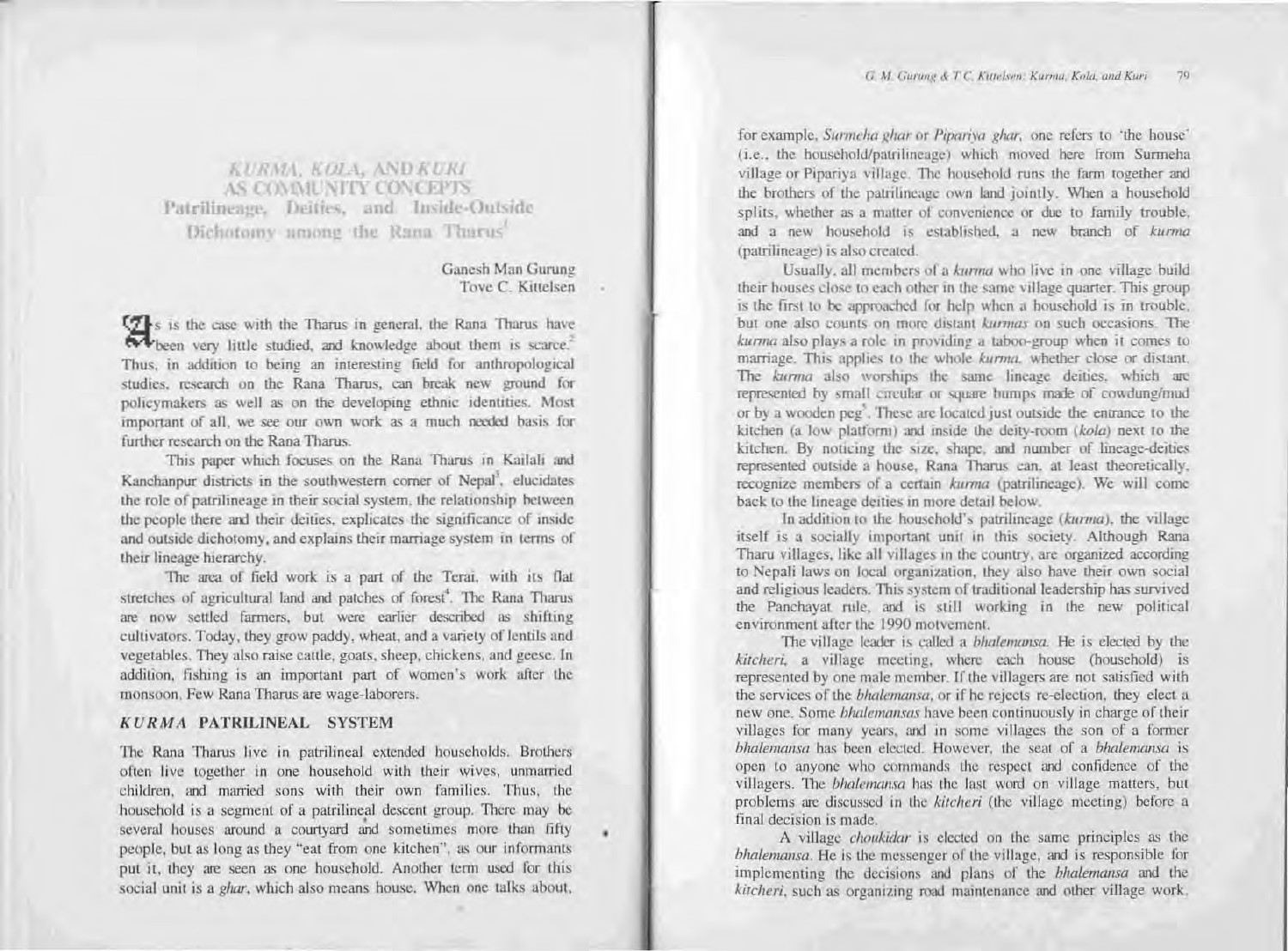The *choukidar* is also trained by the *gauthehara* (village shaman/priest) in performing village rituals in his absence. and is responsible for preparing the rituals, i.e., collecting or buying what is needed for the *pooja.* In at least two of the villages we visited, the *choukidar* was a Dangora Tharu. It was obviously not seen as a problem that he worshipped Rana Tharu deities on behalf of the Rana Tharu villagers. although he worshipped his own Dangora Tharu deities at home.

In a Rana Tharu village there may be many *bharras*, or local healers, while there is only one gauthehara, i.e., main village shaman/priest<sup>6</sup>. The *gauthehara* is chosen by the village meeting, *kitcheri*, because of his good reputation as a shaman/priest and can be replaced if his services arc not considered satisfactory.

In big *poojas.* where more than one ritual official is needed, the local *bharras* may assist the *choukidar*. However, the *bharras* do not usually have anything to do with village level worship. They are healers rather than priests, and arc approached by the villagers individually when somebody is Ill. Rana Tharu *bharras* arc sometimes used by other ethnic groups, and Rana Tharus also usc Dangora Tharu or *pahari* healers.

### *KOLA* **COSMOLOGY: RELATION BETWEEN PEOPLE AND DEITIES**

As we have mentioned in the introduction, the relationship between the Rana Tharus and their deities is what they consider extremely important. We will describe some aspects and areas of life where this can he seen quite clearly.

firstly, the relationship to the deities is important with regard to the house and the lineage. In fact, what constitutes a Rana Tharu house as such is the location of a certain set of deities. This is in congruence with McDonaugh's observation among the Dangora Tharus. He writes: "... the presence of these deities identifies a house as such. Without them, the building is not a proper house at all for the Tharus" (McDonaugh in Barnes/de Copper/Parkin 19X5: 184). We have mentioned that a household may well consist of more than one building, but it is nevertheless called 'one house' (ghar). Now, the building which contains the household's deity room *(kola)* and kitchen  $(rosawa)$  is also called a 'house' (ghar). As we see it, this is the house; the other huildings me called *pal* It is this house which is built according to cosmological principles, with the two purest and most important rooms, the *kola* and the kitchen *(rosaiya)*, to the north. The north is cosmologically important because it is known as 'the abode of the gods'. This notion is shared between the Rana Tharus and the Dangora Tharus (cf. Krauskopff 1987) and Hindu societies in general<sup>6</sup>.

..

When setting up a new building, whether *ghar* (with deity-room) or pal, the first pillar is offered a *pooja* before the building can start. Thus, the deities are included in the building of the house from the start. When a new *ghar* is built, the ritual is more elaborate, since the lineage deities *ikurma deuta;* have to 'move into the house' before the people themselves can start cooking or living there. In other words, the deities have to he installed in a house before the house is seen as lit lor human heings. Some of the *kurma* deities have their scats in the *kola.* while others arc placed just outside the northern entrance. All of them are freshly made (of mud/cowdung) when a new house is built, and they rccci ve a *{iooja* at the *blioura khanc* ritual. which can he taken as a 'house warming' ritual. On this occasion, family and neighbors are also given a meal. Only after this ritual is performed, and one has done one's duty to the deities and co-villagers, can the family move in.

. The lineage as such also has a special relationship to a certain set of deities, and the members of a patrilineal descent group *(kurma)* worship the same *kurrna* deities. This means that all households in the *kurntu* have the same gods and goddesses in the *kola* and outside the door (e.g .. *Parvati, Ninuliun, Nagurihai. Durga, Bishahar.* and *Karivai,* and that they worship thcm according to the same rules. Each *kurnia* gives specific offerings to their various deities on specific occasions, such as festivals and life-cycle rituals. All the deities do not 'eat' the same thing; rather they receive *pooja* according to their individual need. The ritual official in each household (the eldest man or woman) propitiates the deities on behalf of the household. In this way, one can see that the relationship to a certain constellation of deities is that which unites members of the same *kurma*. This is the way in which Rana Tharus talk ahout *kurma* membership, for example, with regard to murrrage. A girl would not say that "I cannot marry him because he is my cousin", but rather "I cannot marry him because we have the same deities".

. Secondly. the relationship to the deities is important on the village level as well. Just as each *kurma* has its own constellation of deities, so docs each Rana Tharu village have its own deities. with their representations in the village shrine *(bhuivai.* The shrine plays an important role in village life, and we will describe it in some detail.

. Although the villages may vary in shape and size, they all have a village shrine to the south of the village settlement, usually close to a *peepal* tree. There is no building; only an open flat square plastered with cowdung/mud and sometimes with a wooden or tile-roofing. This shrine contains representations of deities which are worshipped by all villagers, regardless of *kurma* membership. The deities are represented by small Circular or square bumps of cowdung/mud. much like the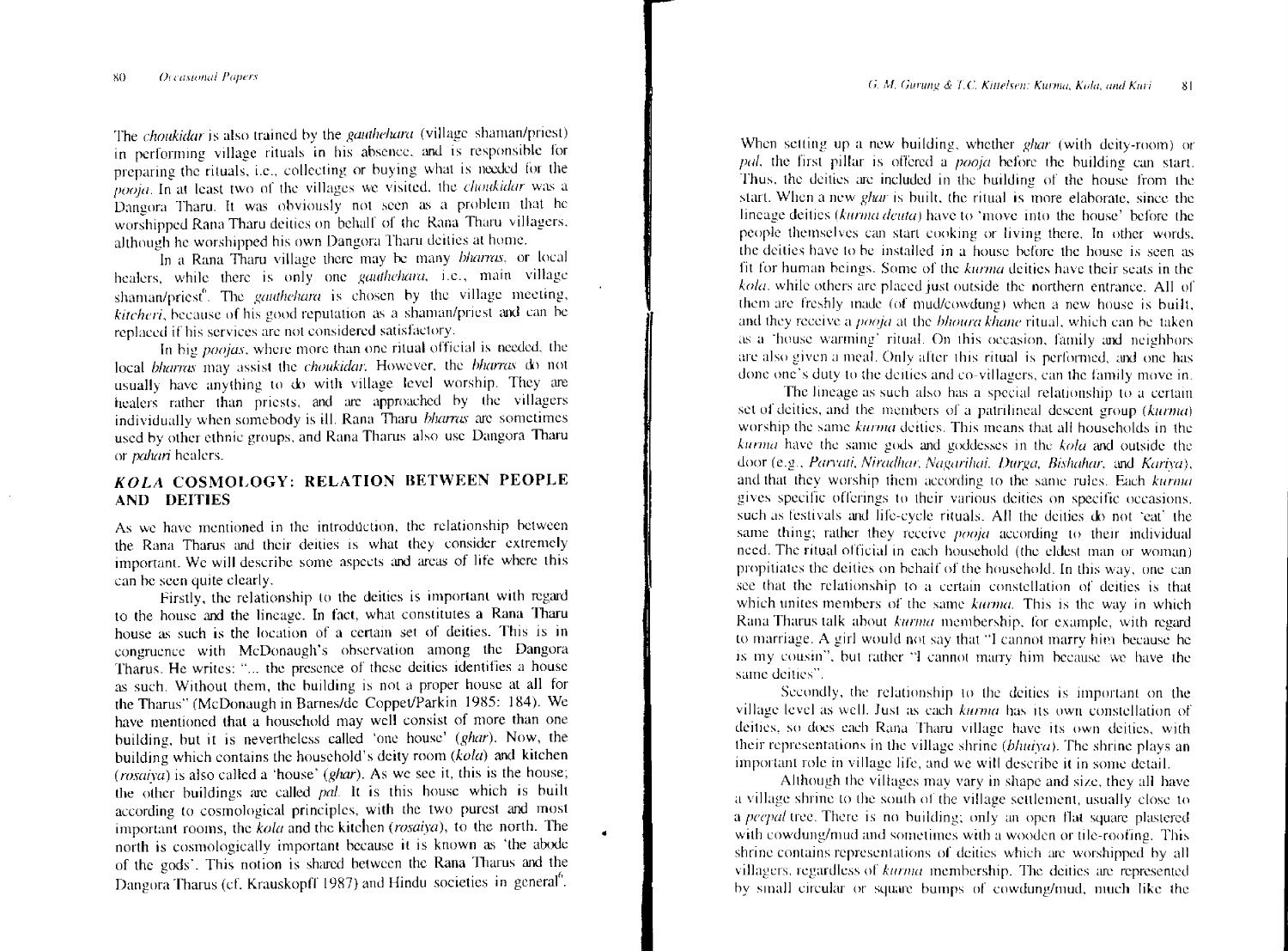ones outside each house. or hy a wooden peg. *Bhuiva* is the name or the shrine, but *bhuiva* itself is also considered a female deity, sometimes explained as having a male counterpart.

Some of the deities in the *bhuiva* are the same as the *kurma* specific deities (such as *Patvati* and Nugarihai), while others (such as Saat Bhawani<sup>8</sup>. Mari. Patchaua. and *Langura*) are only found in the *bhuiva*. In addition to the deities, people deify local shamans *(bharras)*. ()ther local heroes are also worshipped in the *bhuiva*. In a few cases, poojas are performed just outside the bhuiya area, and we were told that these *poojas* are for certain *hhuts* (spirits) rather than deities.

It is interesting to note that village deities no longer receive blood sncrilicc. The VIllagers claimed that the deities did not mind this. as long as they were asked heforehand whether they would accept the 'substitutes'. The reason for this change in worship practice, according to some of our informants, was that animal sacrifice had become too expensive. It is tempting to sec this as an adaption to caste Hindu eustoms. We will come back to this issue at the end of the paper.

The importance of the *bhuiva* stems from the fact that it is seen as necessary for the well-being of the people and the protection of the villauc One informant described it ax 'the foremost place'. i.c., the foundation place of the village, which had to be established before people could settle in the area. Another informant claimed that the Rana Tharus could definitely not have been semi-nomadic earlier. simply because "once a *bhuiya* is established, it cannot be moved". When referring to the *hhuivu* in the way. the Rana Tharus arc. of course. not referring to the *bhuiva* as an area. hut to the deities which are seen as inhabiting this area. Establishing a *bhuiva* means giving the deities a place to stay in the village. Without the deities, the village urea is not protected and cannot be inhabited by people. One informant emphasized that the viliagcrs would die. if there was no bhuiva in a village.

This is similar to what Krauskoptf (in *L'Ethnographic* 19K7: Ij Ij describes among the Dangora Tharus of Dang, where she notes that the creation of a village shrine is a way of "... setting bounds to the wandering spirits of the site within the limits of the dwellingarea". She describes the boundaries of the village as "symbols of a power-struggle hetween men. represented by the priest, and the spirits of the area<sup>"</sup> (ibid 131). This, we believe, also holds true for the Rana Tharu village shrine. although there are differences in Dangora and Rana Tharu religion and cosmology.

The maintenance of a good relationship with the protective village deities is considered so important in Rana Tharu society that a special person is given the responsibility of doing this on behalf of the villagers. We have described earlier how this responsibility is shared between the *gauthehara* and the *choukidar.* Thus, one might say. the deities are given a place in the social structure of each Rana Tharu village, in that their propitiation is seen as a part of the responsibility of the village leaders. Further, the functioning of the village organization secures proper performance of village rituals. and thus the best possible relationship to the deities, in that the ritual officiant can be replaced if his work is not considered good enough.

If there is a lot of trouble in a village (quarrels. fightings, illness, epidemics, etc.), this is often seen as a sign that the village deities arc not 'satisfied' for some rcaxun. In one of the villages we visited, the *bhalemansa* told us that the deities in the *bhuiva* (village shrine) are bigger than the ones people have in their house, and that when the *gauthchara* comes to the village in order to recreate peace and order in times of trouhle. he will only worry about the 'mood' of the village deities, not the various *kurma* deities. "If the deities get angry, there will be trouble ( $badmas$ ) in the village!" This may happen when the proscribed village rituals are performed. and the *gauthellam* may suggest yet another *pooja* in order to recreate a balanced relationship between the people and the deities who protect them.

Thirdly. the importance of the relationship with the deities becomes apparent in some of the wedding rituals. We will give a few examples:

As a part of the preparatory rites. in the morning on the day before the wedding. the father of the bride and the father of the groom perform the *Banaspati pooja,* each in their respective villages. This is a *pooja* given to *Banaspati,* the gcddcss of the forest. It is performed close (0 the village. under a *sal* tree. Accompanied by seven (in the groom's case) or five (in the bride's case) male members of the  $Kurm$ , the officiant offers ghee (clarified butter), sweets, and cloves on a ritual fire  $(aghiari)$  under the tree, sprinkles water around it, and does *namaskara.* Cation thread, colored yellow with turmeric powder, is tied five or seven times around the tree toward the right. Ghee and sweets are later distributed as prasad. After the worship, some wood is cut, and with this wood one lights the fire for cooking *puri* (wheat breads fired in *ghee*) for the wedding.

Here. the participation hy the deities is needed for the wedding to he successful. No food is cooked lor the wedding before *Banaspati* has received offerings, seen as a right due to her as one of the deities of the area inhabited by the Rana Tharus. As we interpret it, she then "answers" by giving (symbolically) the fuel needed for the preparation of food for the wedding.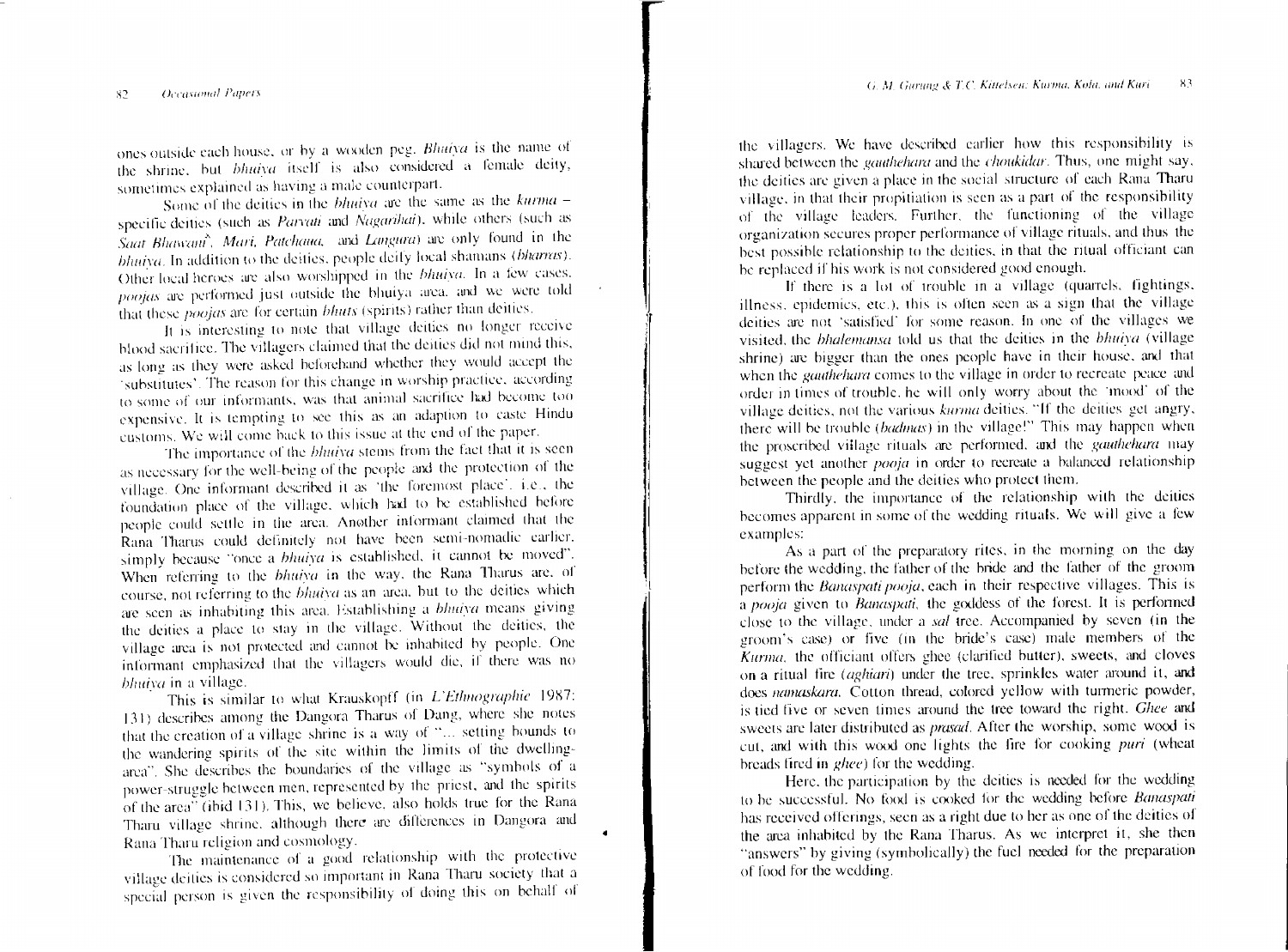**Occasional Papers** X4

A  $pooja$  also has to be done in the house, where the kurma deities receive some of the puris, i.e., the first food made for the wedding. Then the deities in the village shrine (bhuiva) also receive a pooja. In the afternoon. on the day before the wedding, the mothers of the bride and the groom. in their respective villages, go With the village *choukidar* (or other ritual officiant) to do this *pooja* at the village shrine to the south of the villagc. All the deities represented there have their *sthan* ('seat', i.e., their representation) plastered with fresh cowdung before receiving the offering of puris', together with ghee, spices. sharbat (sweet water), etc.

This is the last of the preparatory rites before wedding. Now all deities have received offerings, and will protect people and participate In wedding. At the *bhuiva,* even 'unknown' *bhuts* (sprits) receive offerings<sup>10</sup>. Thus, no supernatural beings in the vicinity are left out on this occasion.

#### **INSIDE-OllTSIDE DICHOTOMY**

The Rana Tharus themselves do not refer to the 'inside'/'outside' dichotomy explicitly, so this should not be seen as an ethnic term. However. we see this dichotomy present in many situations in regard to various aspects of social and religious life. We will try 10 show how it is made relevant at the cosmological level. in the household and wedding rituals. The dichotomy is manifest where one slate is considered in many ways better. purer. safer or more proper than the other.

On the village level. this dichotomy becomes evident when we look at the relationship between the villagers and the people. Since the village is seen as an area protected by its deities, the outside of the village is, obviously, less safe than the inside. Or. in other words, one's own village is seen as the safest. One has established a relationship with the deities inside the village. and can count on their protection. If one wanders around too much 'outside' (bahira), said a Rana Tharu, it would not be surprising if one gets ill. The illness may well he caused by the *bhut* of the "outside'.

The same is reflected in the term used for the *bhuiva* by one of our informants. He mentioned it as 'the entering point' of the village. As we understood it, this has nothing to do with where people enter the village, hut refers to the fact that evil spirits arc believed to enter the village from the south. Thus, thcy'will encounter the deities in the *bhuiva.* which is always situated to the south of the village settlement. and. hopefully. he stopped hy them. The evil sprits of the 'outside' are stopped from entering 'inside' by the deltics, who arc part of the villagc "insiders".

As we have already mentioned, there is a deity-room *(kola)* in every 'house' (ghar). In contrast to the world outside, this room is the innermost space of the house. Only *kurma* members, whom we chose to call 'insiders' here, can enter this room. All others, i.C., nonmembers of the *kurma* and thus 'outsiders', would pollute the room and make the deities angry if they ever enter this area. The term 'insider' includes all male members of the patrilineage and their unmarried daughters. In Rana Tharu society, it also includes the unmarried women. Those, who arc allowed imide the *kola,* either have the same lineage or have the same identification to the lineage deities. The custom under which the in-married women arc allowed into the *kola* and to participate in rituals for the *kurma* deities is not common among the Dangora Tharus. This practice shows the special status of Rana Tharu women compared to the women of many other groups on the subcontinent. We will come hack to this in our section on the marriage system.

The inside/outside dichotomy is also relevant on many occasions during the wedding rites. When the *Marra* has been to the house of the bride a few days before the wedding in order to 'see the deities' *(deuta dekhan)*, and has found everything to be OK, the girl is not allowed outside her house until the wedding day. This was explained to us as a sign of shyness: "If she walks around outside, she is not shy. But, then people wil1 talk behind her back". However, we were also told that she could not risk the trouble from the 'spirits of the outside'. Here, we see the inside/outside dichotomy reflected once again. The inside of the house is seen as a protected area; and especially with such a hig event as a wedding coming up, the girl must be cautious.

The food needed for the wedding party<sup>11</sup> has to be brought from the outside of the house, and it must be the *kurma's* own production. Samples of all the foodstuff have to he blessed by one of the local *bharras* before these can he used for cooking. This, we were told by the *bharra* as he was blowing his *mantras* (protective spells) on the various items, is done in order to guard off the spirits which might have heen imbibed in the food. Only after the spirits from the outside are driven away for sure, arc these items considered fit for wedding dinner.

The notion of 'insiders' and 'outsiders' is also relevant with regard to the groom's arrival at the bride's house on the wedding day. He and his party arc 'outsiders'. and although they are welcome as honored guests after a while, at the outset they arc 'stopped' symbolically from entering the courtyard of the bride's house. This is usually done three times; first by the *choukidar* (village watchman/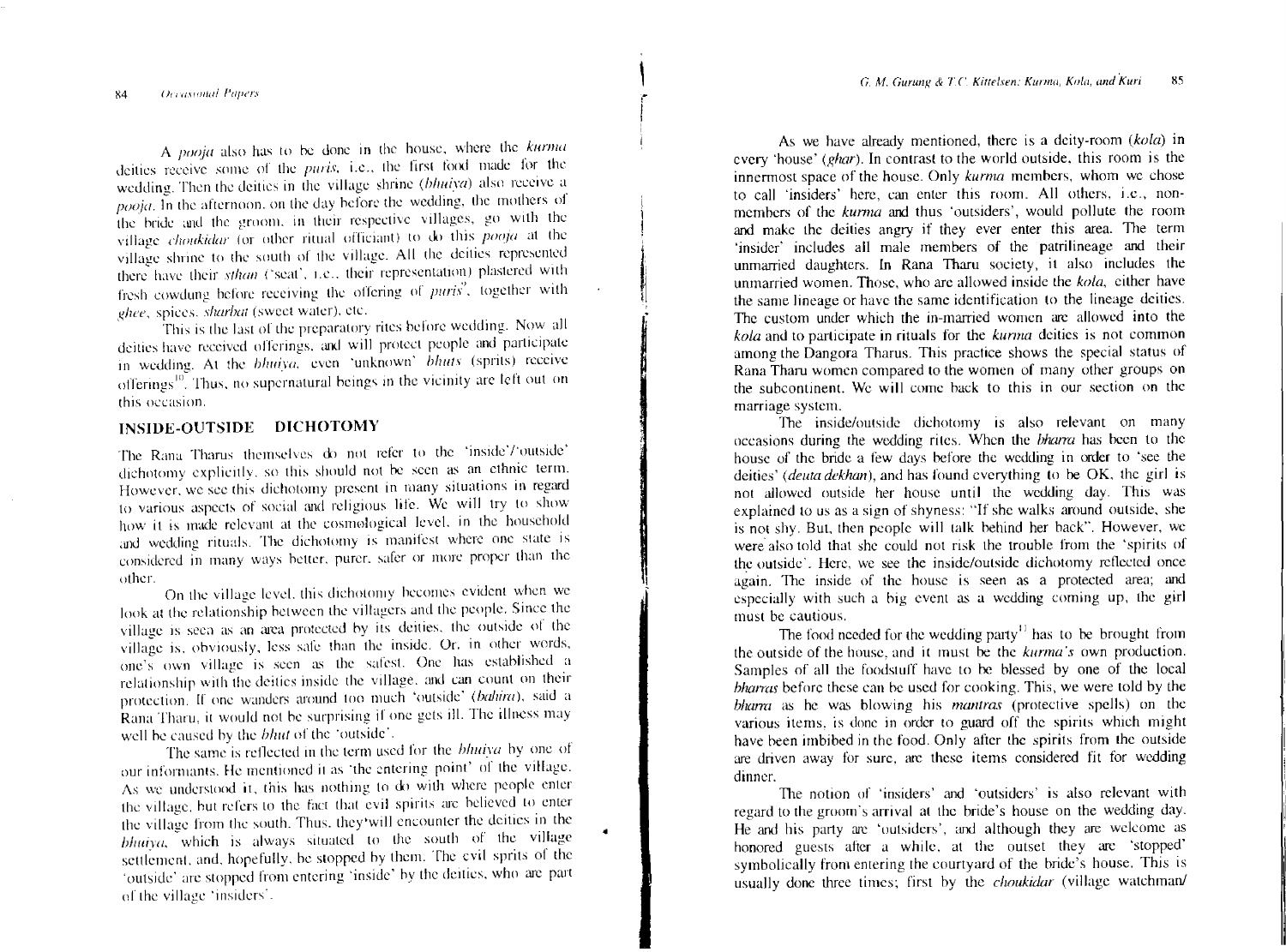messenger), who is hired for fetching water, etc. at the wedding; then by the *karbariyha* (women from the village who help with cooking, cleaning pots, etc. at the wedding); and then by the younger sisters of the bride. As we see it. these people are all representing the 'inside' either the village or the patrilineage of the bride's father<sup>12</sup>. They ask for a small sum of money before they let the groom and his party pass in. In this way, the difference between the 'inside' and the 'outside', as well as the bringing together of two lineages at marriage. is symbolically referred to.

The groom is stopped again when he is on his way into the *kola* (deity-room) in his own house on the day after the wedding ritual (in the girl's house). His sisters stop him this time. and they will not let him pass with his new wile "until they are given a cow". (Usually, however. they give up after being promised a small amount of money.) This time it is he who brings someone from the 'outside', i.c., the girl, who was, until the wedding ceremony. a member of her own father's lineage.

The fact that the bride, after this ritual, is actually allowed into the deity-room of her new house signifies that she is accepted 'inside'. Not only is she accepted, but it will be her duty from now on to respect the deities of her husband's lineage. Before anything else, she has to how to these *kurma* deities, both outside and inside, and only then can the rest of the rituals in the groom's house start. In her parents' house, she has now become an 'outsider'. When the main wedding ritual is finished, she has been 'transferred' to her husband's *kurma* (lineage), and cannot enter her previous *kurma's kola* (deityroom) again.

When the groom arrives in his own village together with the bride and the wedding party, a *pooja* has to be performed at the village border before they are let in. This *pooja,* we were told, is for the *bhut* (spirits) rather than for the deities. The spirits of the outside could follow the wedding party inside the village, if they are not warded off by this *pool* $a^{13}$ .

The first aspect, i.e., the importance of the relationship between the people and their deities can lead to or he responsible for the second aspect, namely, the significance of distinction between 'inside' and 'outside' connection of a person. That which is within the realm of the deities, either the *kurma* deities or the village deities, is seen as having some kind of added value.

#### **MARRIAGE** SYSTEM

In this part of the paper, we look closer at the marriage system of the Rana Tharus in terms of their lineage system.

•

|<br>|<br>|

Marriage "refers to a polythetic class of phenomena", according to Needham (1971b:5, cit. Comaroff). Anthropologists have had difficulties in finding a universally applicable definition of the term. This is so because "the cross-cultural variability in the social organization of gender relations and the existence of rare forms of marriages in specific societies render such definitions invalid" (Seymour-Smith/Macmillan 1986: 179). The term covers a great variation of different practices and ideas linked to the creation of a new bond between two persons and their respective families.

Fruzzctti (1990: xix) writes that "for Hindu society, marriage is central to the social order", and that "love-marriage unites two individuals. whereas a Hindu marriage unites the son and the daughter of two lines". In Asian societies in general, whether Hindu or not, a marriage relationship has greater importance for more people than it has in the West. Among the Rana Tharus. we would claim, in addition to the creation of good future for the couple and the creation of children, the most important aspect of marriage is to create a long lasting, mutually beneficial, and halanced relationship between the two families.

We see marriage customs as adapted to a specific social and religious reality, and, therefore, as important carriers of information about this reality. This view of marriage as a 'mirror' of important aspects of society is, of course, received wisdom in anthropology and not our invention. It also corresponds broadly to Bennett's view on marriage among the Brahmans/Chhetries of Narikot:

marriage (also) reveals a great deal about the relative status of men and women, and about the structures of caste and kinship. (Bennett 1983: 71)

In Rana Tharu society, they have a betrothal system, *magani*<sup>14</sup>, where children down to the age of four or five can be 'reserved' for marriage with a certain person when they reach the marriageable age<sup>15</sup> The most common way of inaugurating a *magani* relationship is through the help of a *majpativa,* i.e., a marriage broker. Both women and men can be *majpatiyas.* but people insist that they have to be respected persons who arc on good terms with everybody. There is usually one *majpativa* on the girl's side and another on the boy's side. Any friend, villager, or a family member can take the role of a mediator, but some persons arc known to have been *majpatiyas* for many *magani* relations and to have good information about available boys and girls in the vicinity. Hasan (1993) mentions that such *majpatiyas* are approached by the parents of eligible boys and girls and are asked to propose a suitable match. "He is continuously in search of

i |<br>|<br>| IIII

light the control of the control of the control of the control of the control of the control of the control of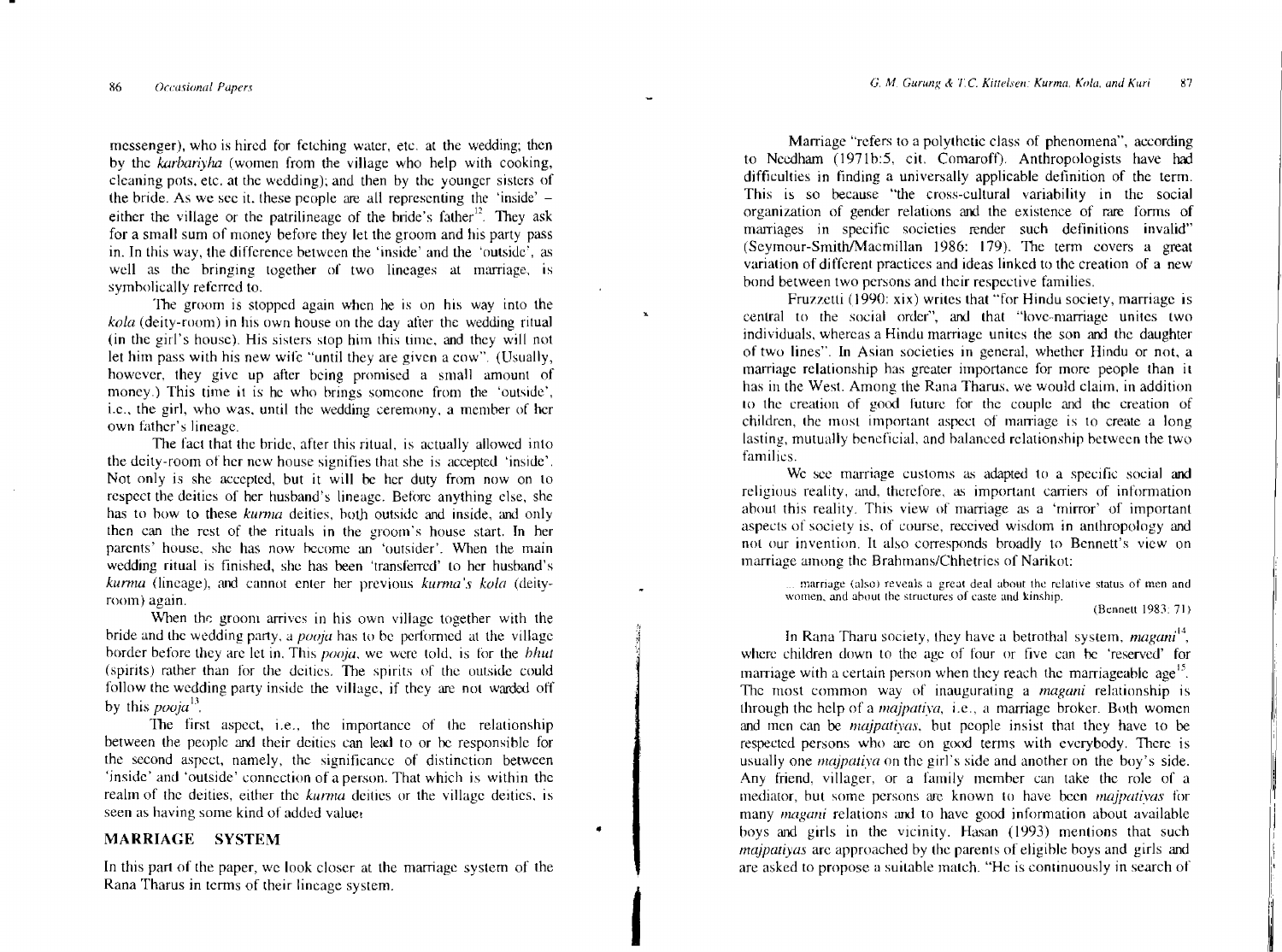girls who want to leave their husband for one reason or another (and) keeps a mental list of such girls" (ihid. 59).

The Rana Tharus do not use an astrologer for comparing the two parties before a marriage process can start. It is the responsibility of the *majpatiya* to see to it that the two families match, i.c., first of all, to ensure that the alliance is socially acceptable,

Traditionally, the Rana Tharus have been group-endogamous. Although they have been seen as 'backward' by others, they themselves claim to have a status superior to other groups, and have not allowed marriage outside the group. This rule of group-endogamy seems to be losing its grip though. There are now quite a few examples of Rana Tharus marrying Dangora Tharus and Paharis. Such marriages are usually 'love-marriages', i.e., they are entered into by the boy and girl without planning and arrangements made by their parents. These marriages arc talked about in derogatory terms by some Rana Tharus, and may not be accepted in the beginning by the boy's or girl's families. However, it seems that the couple is accepted after some time, and there is no strong social stigmatization of such mixed marriages, As one informant put it: *Biha Rare sakyo, bachha pani bhayo, ke game ta*? (They are already married, and have children as well; what could one now do about it?).

The Rana Tharus do not allow marriage between people of the .sarne patrilineage (kurma), as we have already mentioned, i.c., people who "have the same deities", This goes back seven generations on the father's SIde and three on the mother's side, Hasan (1993) writes that a relationship between a boy and a girl of the same *kurma* is not at all possible to regularize, and that the couple would become outcasts for ever. This strict lineage-exogamy is still valid.

While being lineage-exogamous, the Rana Tharus are traditionally *kuri* - endogamous. The *kuris* are best explained by using an example,

Among the Rana Tharus, as well as among the Dangora Tharus, some houses are huilt in the reverse (ultha) order of the 'normal' design, These houses have their kitchen to the south instead of the north, McDonaugh claims that this is the practice of certain clans among the Dangora Tharus of Dang, and that these clans arc not seen as socially inferior to other clans in this society (McDonaugh in Barnes/de Coppet/Parkin 1985: 186). In Rana Tharu society, however, they arc definitely seen as socially inferior. This is reflected in statements like: "No other *kuri* would ever marry an *Ulthawa"*

This is where the term *kuri* becomes significant. We arc not really sure that the *kuris* are clans. All Rana Tharu lineages seem to belong to certain *kuris,* but our informants never explained these social units to us in terms of a common ancestry. The *kuris* create a social hierarchy, perhaps akin to the caste-system. since the single units seem to he classified after diet and other practices. indicating the degree of purity as the principle of classification. These conclusions, we have to admit, arc drawn from a rather uncertain set of data, But. so far. this seems most intelligible to us.

It was interesting to note that some of the people we talked to denied that they belonged to any specific *kuri.* "We are all Rana Tharus". they said, However. when we mentioned this episode to some other people in the village. they smiled and said that "there is no wonder why they would not tell you their *kuri* name; they are shy". indicating that these people belonged to a low *kuri.* In denying membership to a low  $kuri$ , these people were trying to avoid stigmatization. Quigley describes the same phenomenon among diaspora Newars. where people of lower caste seem to 'forget" their ancestor's clan name, "There is little doubt that this obliteration of caste distinctions. producing greater fluidity in marriage alliances was, and remains, a common practice in diaspora Newar settlements", writes Quigley (1986: 78). Although not a common practice in Rana Tharu society. the development of such strategies may he a sign of changes to come,

Our informants were not sure of the number of *kuris,* nor did anyone Jist exactly the same names  $\frac{1}{2}$ . What they did emphasize was that one should, ideally. marry within one's own *kuri.* A few of the lower *kuris* arc said to intermarry, but we will still describe the Rana Tharu marriage system as isogamous, i.e., they practise marriage between people of the same status. This  $kuri$  - endogamy is not rigid. however, but our informants claimed that it was more rigid earlier.

While dowry is common in most (Hindu) groups around them, the Rana Tharus have a bride-price system, There is a correlation between marriage payments and other features of social organization, Among the Rana Tharus. the fact that they arc traditionally isogamous and the fact that women in this society are not seen having less (ritual) value than men have may account for the bride-price practice, The lineages of the bride and the groom are seen as socially equals (having the same kuri) and ritually equals (there is no difference between wifegivers and wife-takers), Thus, it can be seen as logical that the one who receives something (the groom's family receives a woman) should also give away something $\frac{17}{12}$  "These payments serve to legitimize marriage relationships at the same time as they signify or mark the transfer of rights in women and/or children" (Seymour-Smith/Macmillan 1986: 142).

 $\tau$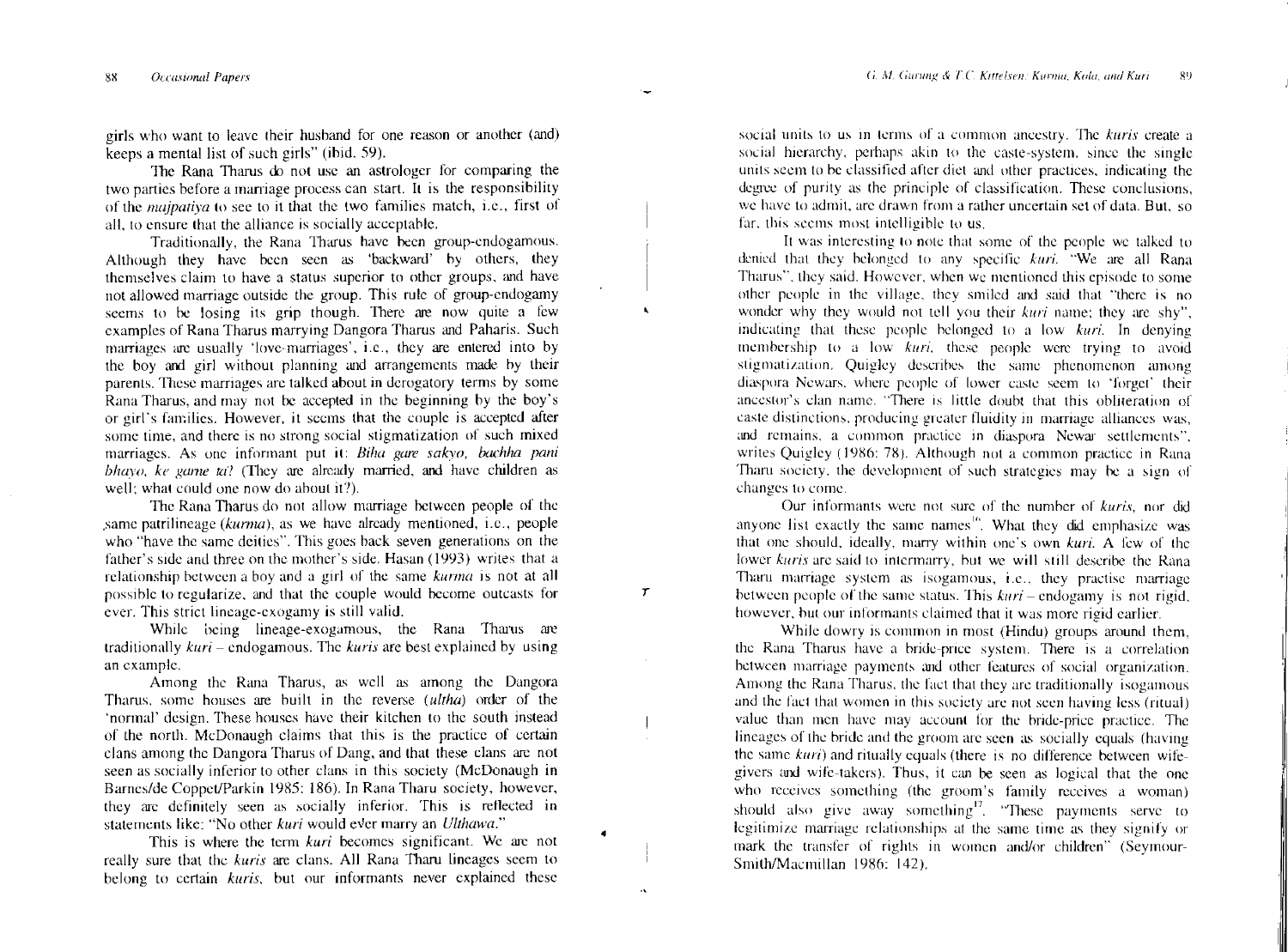The wedding payments do not only include a sum of money paid by the groom's family at the time of the wedding, but also sweets and other gifts given throughout the magani years. From the inauguration of the *magani* relationship until approximately a year before the wedding, the boy's family has to give certain prescribed varieties of sweets and other gifts at certain intervals<sup>18</sup>. This practice knits the two families together and the gifts are seen as a part of the marriage payment. This is reflected in the fact that a sum equaling the price of the sweets has to be paid back to the boy's family if the girl or her family breaks the relationship.

Rana Tharu women can break off a *magani,* but then she must find another man whom she can marry, and who is willing to pay back the *magani* price. She can also leave her husband for another man, without being socially stigmatized. Although the picture painted by some writers of the 'liberated' Rana Tharu women is not correct, it is a fact that they have a social and ritual status quite different from that of women in some of the other groups in the South Asian subcontinent. We will make a comparison with the Dangora Tharus again, who are, in many ways, their closest neighbors.

Krauskopff writes that in-married women have an ambiguous status among the Dangora Tharus of Dang, since they are marginal to their husband's patrilineal unit (in *L 'Ethnographic* 1987: 154). The Dangora Tharus do not entertain the orthodox Hindu ideas about women who have been perceived as ritually unclean by the latter group hecause of their physiology". This, claims Krauskopff, is the marginality to the husband's *kurma* which makes them ambiguous. This ambiguity makes them unfit for participation in *kurma* deity worship in her husband's *kurma,* and girls are also not allowed to participate in these rituals in their father's house before marriage.

In Rana Tharu society, the in-married women do take part in the worship of the *kurma* deities. In some lineages (namely those with a female main deity), the women are even responsible for doing *pooja* to the household deities. In these lineages, ritual knowledge is passed on from a woman to her eldest daughter-in-law. There is no rule for excluding unmarried girls from participating in the household rituals, as far as we could observe. The women also take part in certain rituals at the village shrine, although they only perform the rituals themselves in the *bhuiya pooja* before the wedding of their children.

#### **CONCLUSION**

We hope that this paper can stimulate further research on the issues taken up here. The first part of the paper, took up certain aspects of the social and religious life of the Rana Tharus which reflect implicit

notions and ideas in their society. These are, firstly, the notion of the deities as protectors of the people and village, and therefore the necessity of including them in all aspects of life. This makes the relationship between the people and their deities a basic one, both within each *kurma,* i.e., patrilineage, and at the village level. Secondly, the concept that the 'inside' is different from 'outside' is an underlying idea in this society. This goes for the inside/outside of the house as well as the village, and has connections to cosmology. This dichotomy also becomes relevant at a more abstract level. with regards to lineage membership.

In the context of explicating how these characteristics cut across the spheres of family live, village life, and cosmology, wedding rituals were used as a particular example. The Rana Tharus have elaborate wedding rituals which reflect, In many ways, the characteristics of their society mentioned above. In the last part of this paper, some aspects of the Rana Tharu marriage system were discussed, in the context of the *kurma* and *kuri* hierarchy and the status of Rana Tharu women. In that context, it was also ohvious that while Rana Tharu women are definitely very different in some ways from other women in the area, their life is a far cry from the picture of the former princesses of Rajasthan pushing their husbands' plates with their feet.

#### **NOTES**

4

I

 $\vert$ 

- I. This paper was presented at the Conference on "Nepal: Terai Cultures, Democracy and Development" (June 9-11. 1995) organized by the Norwegian Institute for International Affairs in Oslo.
- 2. The Tharu population has been mentioned in various books from the last century, and studied by Srivastava. Mathur. Majumdar, and others in between the forties and sixties. In these early materials Tharus arc seen as far more homogenous than has later been acknowledged. Recent literature on the Tharus (ef. Rajaure, McDohaugh. Krauskopff) has concentrated on the Dangora Tharus. The Rana Tharus are only explicitly dealt with in the works of Gurung and Skar, as well as by Hasan in his book "Affairs of an Indian Tribe" (1993). This hook is the only monograph on the Rana Tharus. But it deals with the Rana population in Uttar Pradesh. India.
- 3. Gancsh M. Gurung has done field work among the Tharus in 1989 and in 1993/95. His last field work was financed by the Norwegian Research Council. Tove C. Kittelsen is an MA student of social anthropology at the University of Oslo. Her field work in *1993/94* was financed by NIAS, The Norwegian Research Council, Statens Lånekasse for Utdanning, and The University of Oslo. Her field work in 1995 was financed by the Norwegian Research Council.
- 4. The Rana Tharus live in the districts of Kailali and Kanchanpur in Nepal and in parts of Uttar Pradesh in India. The national horder between the two countries runs through Rana Tharu community zone, but Rana Tharu culture is very similar on both sides of the border.
- 5. The Rana Tharus have no images or figures to represent their deities. At both the house and village levels, the deities are represented hy simple cowdung/mud bumps (or, in some cases, a small wooden peg). Often they have no representation at all. On many occasions, the offerings are simply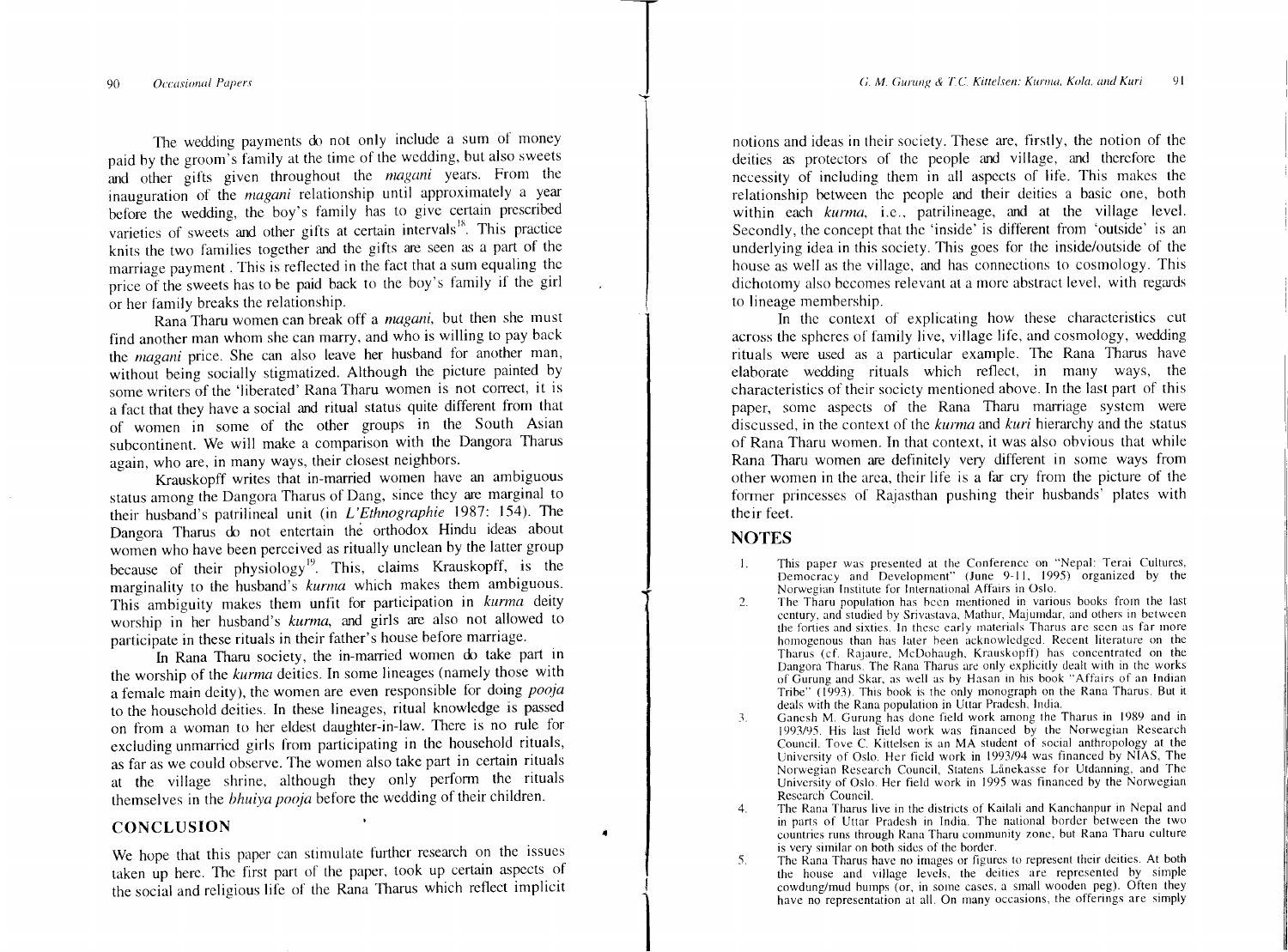done at a spot on the floor/ground which is cleaned with water or

- 6. cowdung/mud first.<br>Despite the differences between them in status and practice, the *gauthehara* is often also called *bharra.*
- 7. Only a few of our informants referred to the Hindu representations of the mountain Kailash as the 'abode of the gods'. However, the notion of the north as a location indicating an upward direction (cf. Krauskopff 1987) as the direction of the mountains, and a place which some of the deities visit when they 'go away' part of the year, was clearly present.
- 8. Our informants distinguished these 'Seven SIsters' as *Durga. Kalinuua. Gahibi, Haniula, Situla, Ganga.* and *Hulka.*
- 9. The Rana Tharus have two wedding seasons. In the first wedding season (Dec./Jan.), the deities are offered *puris*, as are the wedding guests, while both the deities and the guests are offered *malida* (rice flour fried in *ghee*) in the second season (Feb./March).
- 10 This is done in the field next to the *bhuiya.* At the end, the rest of the offerings are thrown "in all directions" to *bhuts* with no names, we were told.
- I\. A group of people accompanying the groom to the bride's house. .
- 12. Her younger sisters are unmarried, who thus still belong to their father's lineage.
- 13 The spirits receive alcohol, spices, water, *ghee*, etc., and at the end of the ritual. one of the wedding guests runs around the whole group of people gathered there ("while holding his breath") with an egg in his hand. This egg is then thrown away, together with two small figures made of dough (said to represent the bride and the groom).
- 14. The term refers both to the system of betrothal and to the male/female fiance.
- 15. We were also told that some people would make an agreement even before the birth of their children that their children would be ritual friends *(gunj/mit)* if they arc of the same sex, and *magunis* (fiances) if they are of the opposite **sex.**
- 16 *Badaivak. Giri.* and *Dangru. .*
- 17 Some of the names of the *kuris* are: *Thakur, Bishiena, Batta, Kipta Batta Badaiyak, Giri, and Dangra.*<br>
This was seen as obvious to our informants, who did not see their owr<br>
practice of bride-price as 'selling a daughte This was seen as obvious to our informants, who did not see their own practice of bride-price as 'selling a daughter', as one hillman put it. On the contrary, a young educated Rana Tharu girl said that the dowry practice
- 18. That is, this pattern is followed in the proper/big *maganis t acchu maganis,* while there is a possibility of doing less elaborate rituals *(chilam magani)* according to the economical status of the boy's family.
- 19 The Rana Tharus are similar to the Dangora Tharus in this respect.

#### **REFERENCES**

1980

| Bennett, L.<br>1983   | Dangerous Wives and Sacred Sisters: Social and Symbolic<br>Roles of High Caste Women in Nepal. New York: Columbia<br>University Press.                                                         |
|-----------------------|------------------------------------------------------------------------------------------------------------------------------------------------------------------------------------------------|
| Buggeland, A.<br>1994 | "Kali Worship among the Santals of Nepal: Hinduization<br>and Ethnic Boundaries", M. Allen (ed.): Anthropology of<br>Nepal: Peoples, Problems and Processes. Kathmandu:<br>Mandala Book Point. |
|                       |                                                                                                                                                                                                |

Comaroff, J.L. (ed.) *The Meaning of Marriage Payments.* London: Academic Press.

| Fruzzetti, L.M.<br>1990 (1982) | The Gift of a Virgin: Women, Marriage and Ritual in a<br>Bengali Society. Delhi: Oxford University Press, Oxford<br>India Paperbacks.                                                 |
|--------------------------------|---------------------------------------------------------------------------------------------------------------------------------------------------------------------------------------|
| Gellner, D.N.<br>1989          | "Hinduism, Tribalism and the Position of Women: The<br>Problem of Newar Cultural Identity" (Draft for Conference<br>on Language, Literature and Cultural Identity in Nepal,<br>SOAS). |
| Hasan, A.<br>1993              | Affairs of an Indian Tribe: The Story of My Tharu Relatives.<br>Lucknow.                                                                                                              |
| Krauskoppf, G.<br>1987         | "Le naissance de un village Tharu", L'Ethnographie.                                                                                                                                   |
| Lecomte-Tilouine, M.<br>1993   | "About Bhume; a Misunderstanding in the Himalayas", G.<br>Toffin (ed.): Nepal: Past and Present. CNRS; New Delhi:<br>Sterling Publishers, pp. 127, 135.                               |
| McDonnaugh, C.<br>1985         | "The Tharu House; Opposition and Hierarchy", Barnes/de<br>Coppet/ Parkin (eds.): Contexts and Levels. Oxford: JASO<br>Occasional Papers, Vol. 4, pp. 181, 192.                        |
| Seymour-Smith, C.<br>1986      | Macmillan Dictionary of Anthropology. Hong Kong:<br>Macmillan Press Ltd.                                                                                                              |
| Quigley, D.<br>1986            | "Introversion and Isogamy: Marriage Patterns of the<br>Newars of Nepal", Contributions to Indian Sociology, XX<br>$(1)$ , pp. 75-95.                                                  |
|                                |                                                                                                                                                                                       |
|                                |                                                                                                                                                                                       |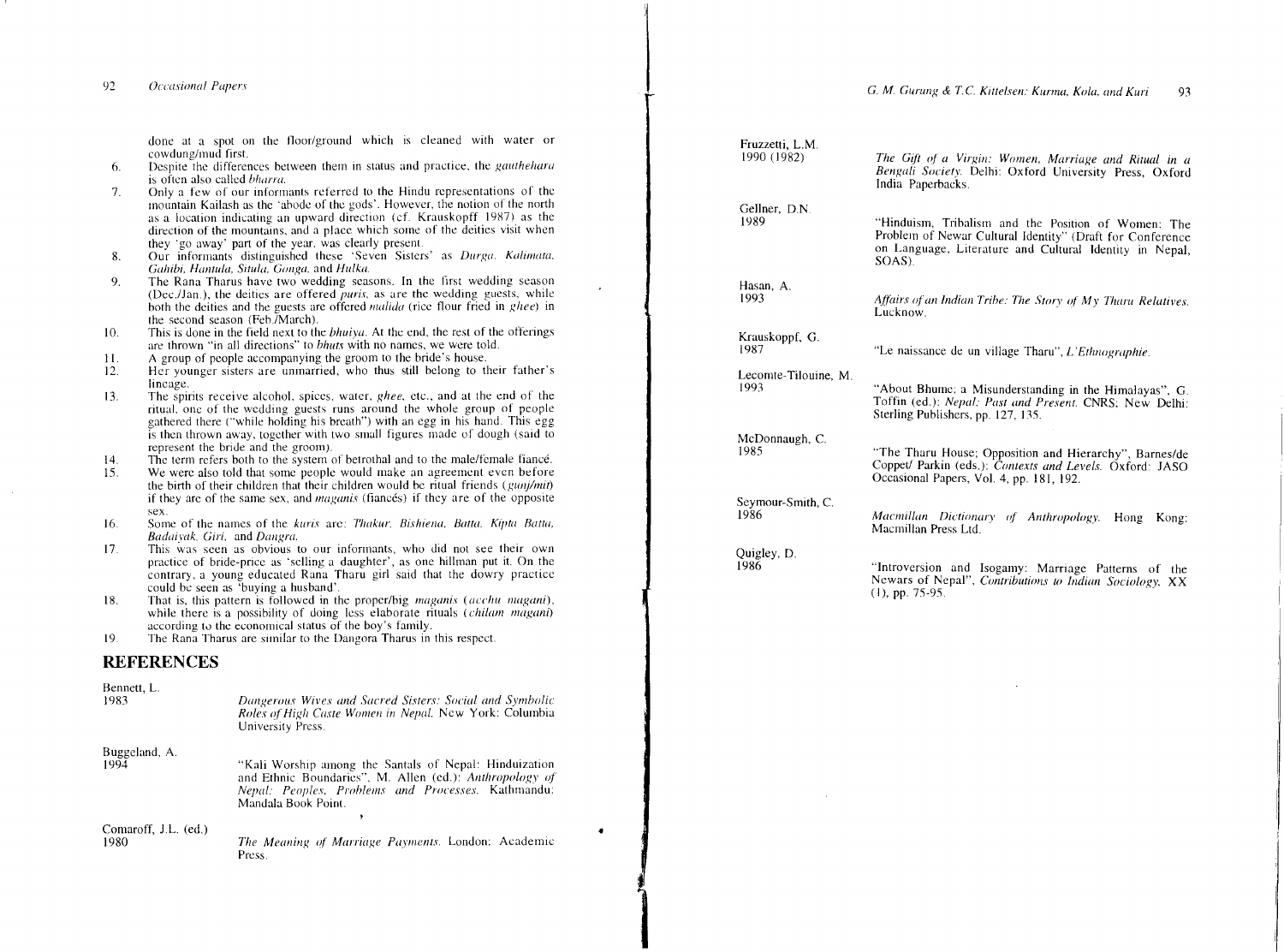## **INDEX**

*Aali 62 Aashari Ghasari 60 Adhyan 64 Aghiari 84* Assam 26 Assimilation Theory 23 *Awadhi 20 Badmas 83 Bahira 85 Baje-Bajai Pooja 42 Ban Jhankri Pooja 43 Banaspati 84 Banaspati Pooja 84 Barha Magarat* 39.47 *Beskang Bajai Pooja 42 Bhaijeri 44 Bhalemansa* 79. 80. 83 *Bhar* 56. 73 *Bharras* 80, 82. 86 *Bheja* 39,51 *Bheja Khelne* 49 *Bhith 63,69 Bhojpuri 20 Bhoura Khane* ritual 81 *Bhuiya* 82-85, 93 *Bhuiya Pooja 92 Bhumi 43 Bhumi Dan 76 Bhut* 85,87 *Biaj Marauni 64* Bir Nernbang 27 *Bishaliar* 81 *Bodo/Boro/Bara 55 Bossila 62* Burundi I Canada I Catalonia 8 *Chewar 47 Choukidar* 80, 83. 84, 86 *Chura 67* Citizenship Certificate 29 Collective identity formation 2, 4, 6, 13 *Dalits 28 Damai 57*

•

 $\sim$   $\sim$ 

*Dangora Tharu* 80, 81, 86, 89, 91, 92, 94 *Dao 62* Darjeeling 26 *Deoniya 57 Deuta dekhan 86 Dhangni 62 Dhanhar 63 Dhikuri 41 Dhimal* 23,24 *Dhokra 63 Dhuki 76 Dini 64 Dom 22 Durga* 81,93 *Dusadh 22* Ethnic Reconscientization 18 Ethnicization 25 *Free Tibet Movement 26* French Revolution 5, 7 *Ganesh 57 Gauthehara* 80, 83, 84,93 *Ghar 79,81,85 Ghee* 84,93 Global ecumene 6, 15 Gopal Khambu 27 Gorkhanization 24, 33 Gurkha expansionism 24 *Guthi 41* Habsburg Empire 5 *Hal* 53,60 *Hasuwa 62 Hauli 66 Hill Matwalis 57* Hinduization II Hindukush-Himalaya I Human Rights Commission 28 IL028 *Indra 60* INGO(s) 48 International Decade for the World's Indigenous People 29, 34-36, 38 Ireland I *Jaad* 40,45-47 *Jaari 46*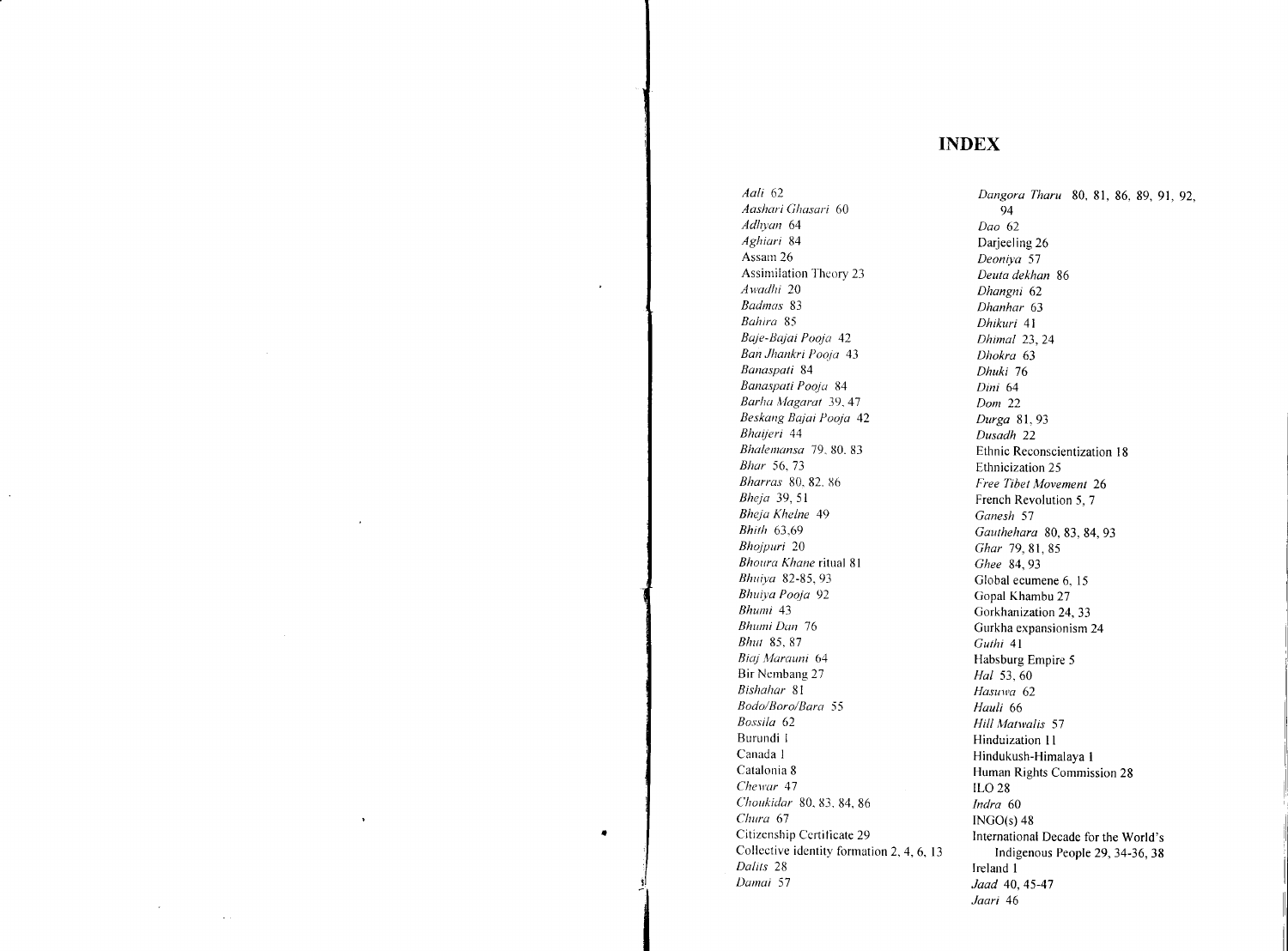*Occasional Papers*

*Index*

*Jadan 20 Jhangar 22 Jotar 62 Kachaura 45 Kachiya 62 Kadisiruwa 60 Kalwar 57 Kami 57 Karbariyha 86 Kariya* 81 *Khambuan 20 Khambuan ko Awa) 27 Khasan 20 Khesari 68 Khetipati 53 Khoria 45 Khutti 62 Koch/Koche 55 Kochila 20 Kodal* 53,60,61 *Kola* 78, 81, 85-87 *Kurali 62 Kuri* 78, 89, 90, 92 *Kurma's kola* 87 *Kurma* 78,79,81-87,89,90,92 *Kurma deuta* 81 *Langura 82* Law of Least Effort 66 Laxmi Prasad Devkota 24 *Lilais)* 53,58, 73 *Limbuan Mukti Morcha 27 Limbuan 20 Madhesrya 24,27,30 Magani* 88,91, 93, 94 *Magar 57 Magarat 20 Maghesakaranti 60 Main Dhare 43 Maithil20 Malaha 57 Mana 46 Mandali Baje-Bajai Poo)a 42 Mantras 86* Micro-economic niches 67 Mixed cropping 68, 75 *Moai 62* Mono-cropping 75 *Mukhiya* 41-43,46

Multi-cropping 66, 75 Multi-cultural democracy 7, 12 *Muluki Ain 25 Muri 67 Musahar 22 Muslim 57* Mustang 26 *Musuri 68* Myth of homogeneity 5 *Nagarihai* 81, 82 *Namaskara 84 Nari 82* National Democratic Party 22 National integration 17, 18, 23, 24, 27, 30 *Natley 43 Nepal Bandh 29* Nepal Communist Party - UML 22, 30 Nepal lana Party 20 Nepal lanajati Mahasangh 19,27,30,34, 36,37 Nepal lanajati Party 20, 28, 33 Nepal Rastriya lana Mukti Morcha 28 Nepal Sadvabana Party 31,32,36-38 Nepali Congress Party 22, 30 *Nepalization* 23,24 New Guinea 39, 50 *Newar 57*  $NGO(s)$  48 Nigeria I *Niradhar* 81 *Pahadiyas 25 Pahur 47 Pal* 81 *Pana 69 Panch Kanya Mai Poo)a* 42, 43 *Parange Poo)a 42 Parima 44 Parvati* 81, 82 *Passini 62 Patchaua 82 Peepal* tree 82 *Poojats)* 42, 43 *Praja Bikas Karyakram 22 Prasad 84 Principle of ownership by birth* 59 Prithvi Narayan Shah 20, 23, 33 Proto-nations 6

•

**I** 

*Puri 84* Quebec 1 *Rai* 57,71,72 *Raikar 63 Rajbanshi* 52,54-70,74,77 *Ra)gadh* 52,56,57,61,73,74 *Raksi* 40, 46, 47 *Rangsiruwa 60 Rashtra-Bhasha* 19,22, 24, 28-30 *Rassi 63 Rastriya Swayamsevak Sangh 26 Rastriya-Bhashaharu 19 Raute 22* Right to Self-Determination 28,33,38 Rights of Indigenous People 29 *Rodi 47 Ropahar 66 Rosaiya* 81 Rwanda I *Saat Bhawani 82 Sadvabana Parishad 27 Saha 57* Sanskrit Education 30 *Sanskritization* 23,24 *Satar* 18,22 Seasonal migration 68, 71, 75 *Sharbat 84*

*Sherma 45 Sidol63* Sikkim 26 *Singo* Nawa *56 Siva Sena 26* Social integration 17, 18,25,31,32 South Africa I Sri Lanka 1 *Sthan 84 Subba* 24,33 Subhas Ghising 26 *Sudhyain 47 Susupak Bhe)a 42 Sutli 63 Tamba Saling 20 Tamuan 20 Tera din kriya basne 46 Teraun 46 Thakur 57 Tharu* 54,55 *Thekka 64* Tibet I *Ultha 89 Ulthawa 89* United People's Front 30 USSR I Yugoslavia I, 9, 12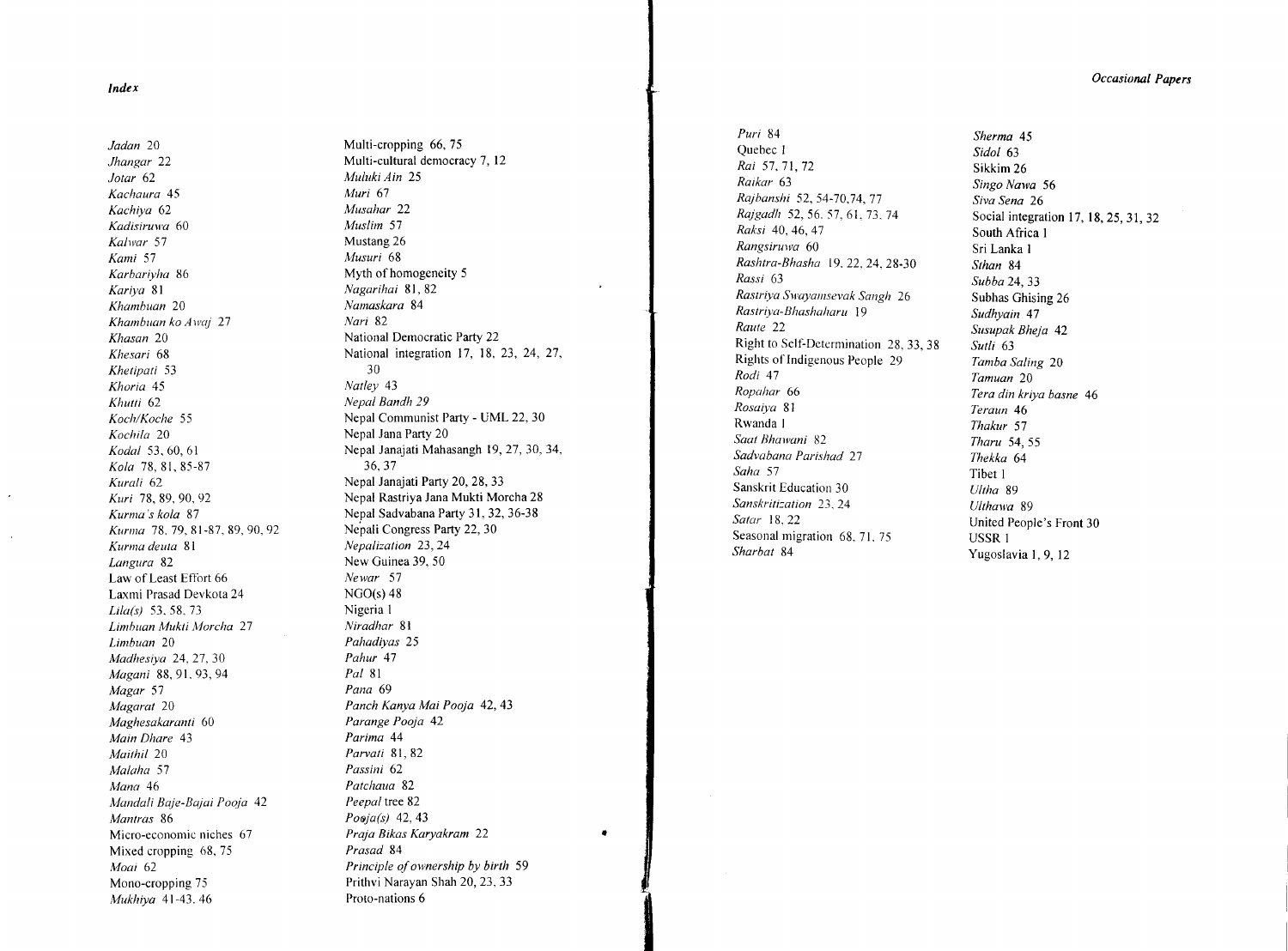# FACULTY OF THE DEPARTMENT

- I. Ganesh Man Gurung, Reader and Chairperson, Department of Sociology/Anthropology; Ph. D. (Sociology),Banaras Hindu University
- 2. Kailash Nath Pyakuryal, Professor and former Chairman and Dean, Institute of Agriculture and Animal Sciences; Ph. D. (Rural Sociology), Michigan
- State University 3. Chaitanya Mishra, Professor and former Chairman; Ph. D. (Sociology),
- University of Florida<br>
4. Rishikeshab Raj Regmi, Professor and former Chairman; Ph. D.<br>
(anthropology), University of Calcutta
- (anthropology), University of Calcutta 5. Gopal Singh Nepali, Professor; Ph. D. (Sociology), Bombay University; Professor Emeritus, Banaras Hindu University
- 6. Krishna Bahadur Bhattachan, Lecturer and former Chairman; Ph. D. (Sociology), University of California, Berkeley
- 7. Ram Bahadur Chhetri, Lecturer; Ph. D. (Anthropology), University of Hawaii
- 8. Padam Lal Devkota, Lecturer; M.A. (Anthropology), University of Poona; currently enrolled in a Ph. D. Program in Anthropology at Delhi University
- 9. Om Gurung, Lecturer and former Chairman; Ph. D. (Anthropology), Cornell
- University<br>10. **Kiran Dutta Upadhaya**, Lecturer; M.S. (Rural Sociology), University of
- Philippines 11. Phanindreswor Paudel, Lecturer; M.A. (Sociology): Banaras Hindu
- University 12. Prabhakar Lal Das, Lecturer; M.A. (Sociology); Bhagalpur University
- 13. Bhanu Timsina, Lecturer; M.A. (Anthropology), Tribhuvan University
- 14. Laya Uprety, Lecturer; M.A. (Anthropology) Tribhuvan University; M.S. (Social Development), Ateno De Manila University, Philippines
- 15. Tulsi Ram Pandey, Lecturer; M.A. (Sociology), Tribhuvan University; M.S. (Social Development), Ateno De Manila University, Philippines
- 16. Yubaraj Luintel, Lecturer; M.A. (Sociology), Tribhuvan University
- 17. Surendra Mishra, Lecturer; M.A. (Sociology), Tribhuvan University
- 18. Saubhagya Shah, Lecturer; M.A. (Sociology), Tribhuvan University; currently enrolled in a Ph. D. Program in Anthropology at Harvard University
- 19. Pratibha Gautam, Lecturer; M.A. (Anthropology), Tribhuvan University (on deputation in Bhadrapur Campus)

#### PART-TIME FACULTY

- 20. Dilli Ram Dahal, Reader; Ph. D. (Anthropology), University of Hawaii (Part-Time from CNAS)
- 21. Binod Pokhrel, Lecturer; M.A. (Anthropology), Tribhuvan University (Part-Time from Bhaktapur Campus)
- 22. Hari Bhattarai, M.A. (Anthropology), Tribhuvan University
- 23. Gyanu Chhetry, M.A. (Anthropology), Tribhuvan University
- 22. Sunita Upreti (Bastola), M.A. (Sociology), Tribhuvan University; MA. (Sociology), Michigan State University
- 25. Raju Tamot, M.A. (Anthropology), Tribhuvan University

#### ADMINISTRATIVE STAFF

- I. Sulochana Thapa Assistant Administrator
- 2. Prem Shrestha Accountant
- 3. Krishna Karki Office Assistant
- 4. Ram Bhakta Karki Peon

# OCCASIONAL PAPERS PUBLICATIONS

VOL. 1

- I. Nepal School of Sociology/Anthropology *Dor Bahadur Bista*
- 2. Sociology and Anthropology Curriculum and the Needs of Nepal *Krishna Bahadur Bhattachan*
- 3. "Romanticism" and "Development" in Nepalese Anthropology *James F. Fisher*
- 4. Migration, Adaptation, and Socio-Cultural Change: The Case of the Thakalis in Pokhara *Ram Bahadur Chhetri*
- 5. Native Strategies for Resource Management *Om Prasad Gurung*
- 6. Natural Causes and Processes of Poverty in Micro Settings *Tulsi Ram Pandey*
- 7. Factors Associated with Occupational Socialization in Rural Nepal *Kiran Dutta Upadhyay*
- 8. Development and Underdevelopment: A Preliminary Sociological Perspective *Chaitanya Mishra*

#### VOL. 2

4.

I

- I. Sociology and Anthropology: An Emerging Field of Study in Nepal *Om Gurung*
- 2. The Past and Future of Sociology in Nepal *Bishnu Bhandari*
- 3. Some Sociological Reflections on Development in the Eastern Himalayas *Gopal Singh Nepali*

Economic Modernization in a Chepang Village in Nepal

- 5. Culture and Resource Management for Subsistence: An *Ganesh Man Gurung*
- Anthropological Perspective *Bhanu Timseena*
- 6. A Socioeconomic Profile of the Porters in the Central Mid-Hills of Nepal

*Kiran Dutta Upadhyay*

- 7. Employment, Working Conditions and Mode of Living: The Case of Nepali Watchmen in Bombay *Phanindreshwor Paudel*
- $\bullet$  8. Television and the Child in Nepal: An Assessment of Viewing Patterns

*Dyuti Baral*

9. Mercantilism and Domestic Industry in West-Central Nepal: Significance for Anthropological Study of the Community *Stephen L. Mikesell and Jamuna Shrestha*